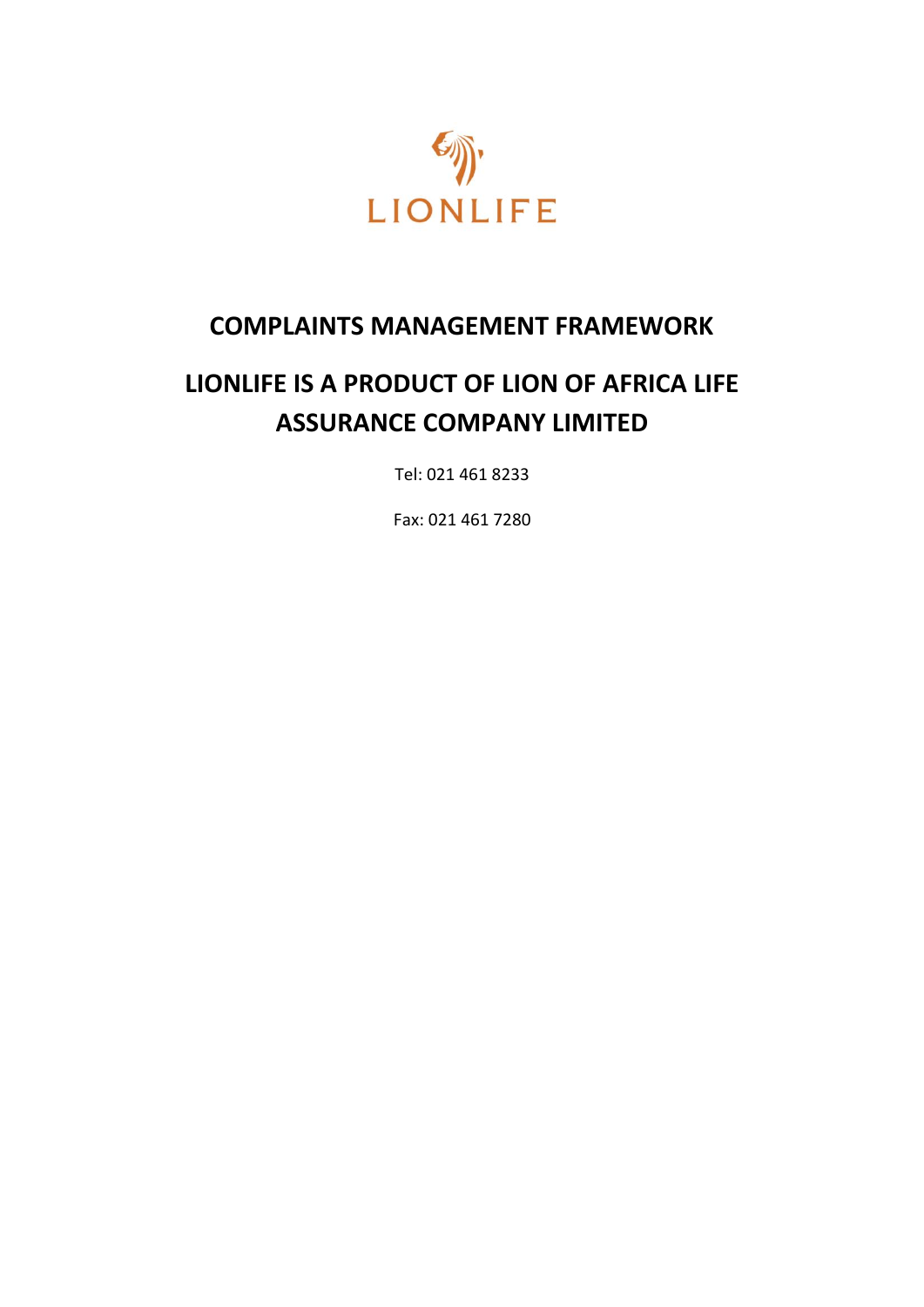## **Table of Contents**

| 1.  |                                                               |  |
|-----|---------------------------------------------------------------|--|
| 2.  |                                                               |  |
| 3.  |                                                               |  |
| 4.  |                                                               |  |
| 5.  |                                                               |  |
| 6.  | KEY PRINCIPLES AND STANDARDS FOR EFFECTIVE COMPLAINTS         |  |
| 7.  |                                                               |  |
| 8.  | COMPLAINT MANAGEMENT PROCEDURES AND CATEGORISATION OF         |  |
| 9.  | COMPLAINTS PROCESS FOR SERVICE PROVIDERS OF LIONLIFE  11      |  |
| 10. |                                                               |  |
| 11. |                                                               |  |
| 12. |                                                               |  |
| 13. | COMPLAINTS REFERRED TO THE LONG-TERM INSURANCE OMBUD  13      |  |
| 14. |                                                               |  |
| 15. |                                                               |  |
| 16. |                                                               |  |
| 17. |                                                               |  |
| 18. | DETERMINATIONS BY THE FIAS OMBUD AND ITS LEGAL STATUS  16     |  |
| 19. |                                                               |  |
|     |                                                               |  |
|     | ANNEXURE B: COMPLAINTS ESCALATION PROCESS & IMPORTANT CONTACT |  |
|     |                                                               |  |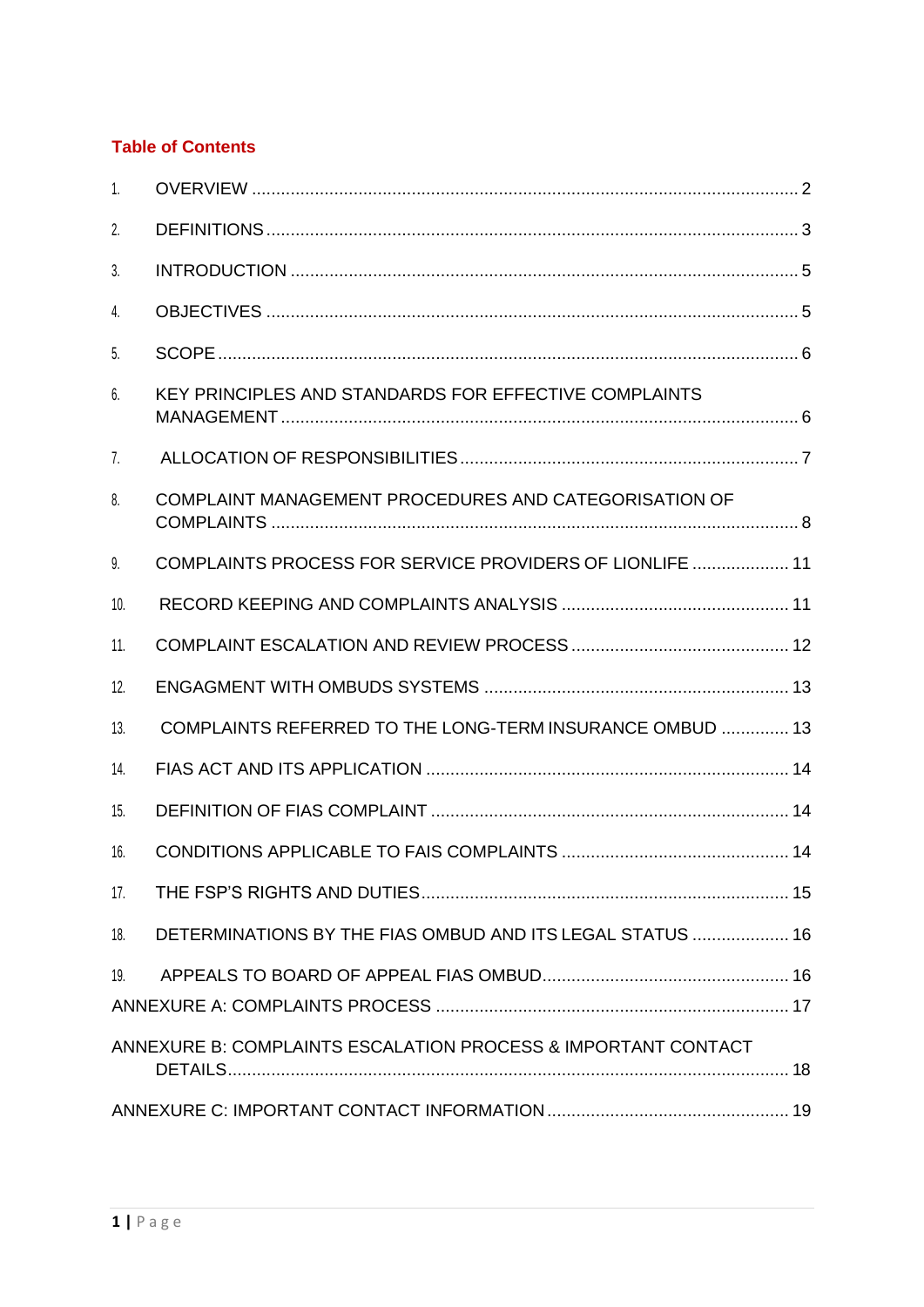## <span id="page-2-0"></span>**1. OVERVIEW**

## **Document history**

| Date        | <b>Version</b> | <b>Action</b> | Executor             |
|-------------|----------------|---------------|----------------------|
| August 2018 | V1- CP2015     | Approved      | Compliance           |
| April 2020  | v2-CP2020      | Draft         | Legal and Compliance |

## **Operational Approvals**

| <b>Date</b> | <b>Version</b>   | <b>Action</b>       | <b>Name</b>  |
|-------------|------------------|---------------------|--------------|
| April 2020  | <b>V2-CP2020</b> | <b>Approval and</b> | <b>MANCO</b> |
|             |                  | Recommendation      |              |

#### **Governance Approvals**

| Date        | <b>Version</b> | <b>Action</b> | Executor                  |
|-------------|----------------|---------------|---------------------------|
| August 2018 | V1-CP2018      | Approved      | <b>Board of Directors</b> |
| August 2020 | v2-TCF2020     | Approved      | <b>Board of Directors</b> |
|             |                |               |                           |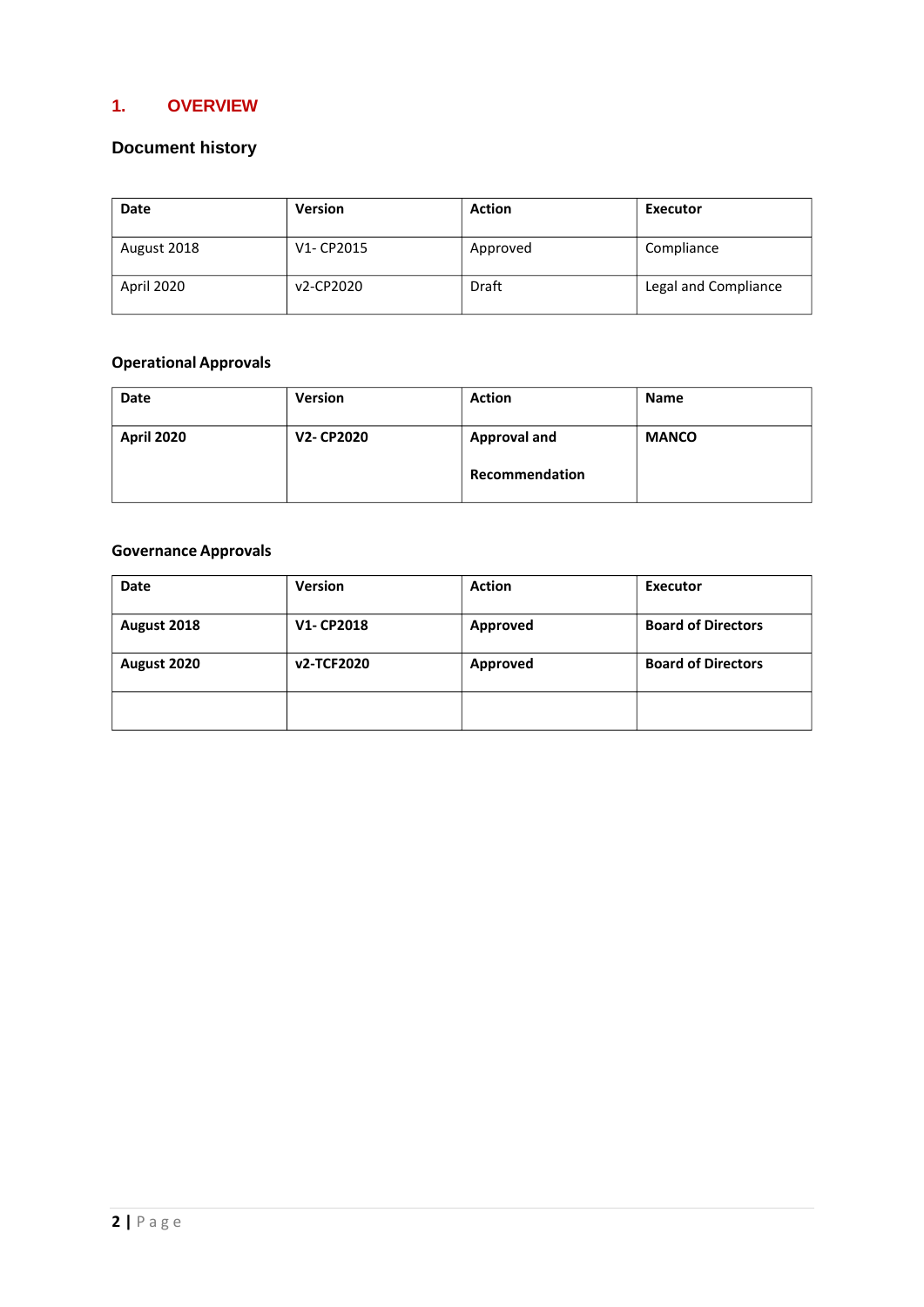#### <span id="page-3-0"></span>**2. DEFINITIONS**

- 2.1 **Complainant:** means a person who submits a complaint that has a direct or indirect interest in the agreement, policy or service to which the complaint relates, and includes a –
- 2.1.1 Policyholder or the policyholder's successor in title;
- 2.1.2 Beneficiary or the beneficiary's successor in title;
- 2.1.3 Person whose life is insured under a policy;
- 2.1.4 Person that pays a premium in respect of a policy;
- 2.1.5 Member; or
- 2.1.6 Potential policyholder or potential member whose dissatisfaction relates to the relevant application, approach, solicitation or advertising or marketing material;
- 2.2 **Complaint**: means an expression or dissatisfaction by a person to an insurer or, to the knowledge of LionLife, to LionLife's service provider relating to a policy or service provided or offered by LionLife which indicates or alleges, regardless of whether such an expression or dissatisfaction is submitted together with or in relation to a policyholder query, that LionLife -
- 2.2.1 Has contravened or failed to comply with an agreement, a law, a rule, or a code of conduct which is binding upon LionLife or to which it subscribed;
- 2.2.2 Has wilfully or negligently or through a failure to act or maladministration, has caused the person harm, prejudice, distress or substantial inconvenience; or
- 2.2.3 Has treated the complainant unfairly;
- 2.3 **Compensation payment**: means a payment, whether in monetary form or in theform of a benefit or service, by or on behalf of an insurer to a complainant to compensate the complainant for a proven or estimated financial loss incurred as a result of LionLife's contravention, noncompliance, action, failure to act, or unfair treatment forming the basis of the complaint, where LionLife accepts liability for having caused the loss concerned, but excludes any –
- 2.3.1 goodwill payment;
- 2.3.2 payment contractually due to the complainant in terms of a policy; or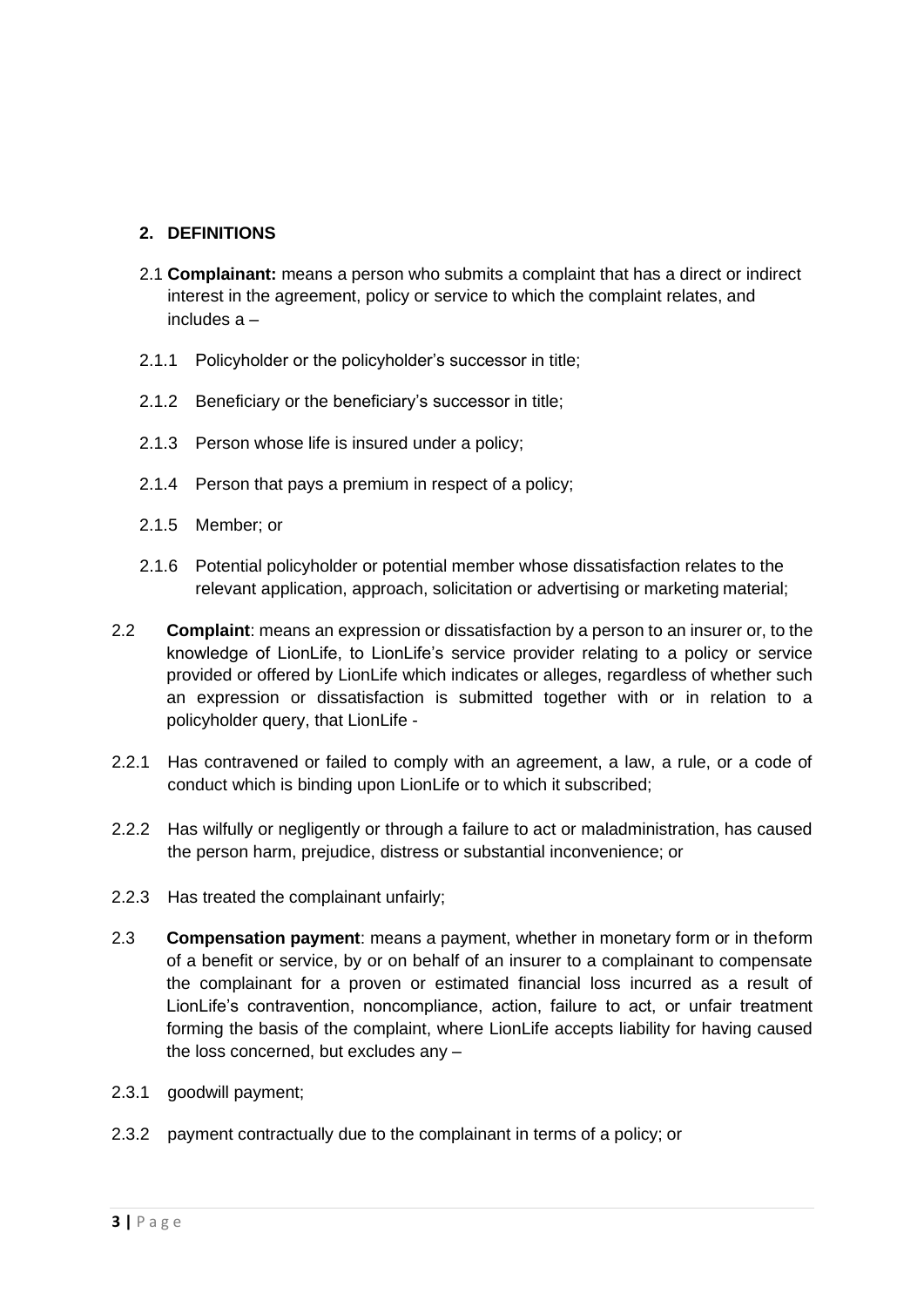- 2.3.3 refund of an amount paid by or on behalf of the complainant to LionLife where such payment was not contractually due;
- 2.3.4 and includes any interest on late payment of any amount referred to in 2.3.2 and 2.3.3;
- 2.4 **Goodwill payment**: means a payment, whether in monetary form or in the form of a benefit or service, by or on behalf of an insurer to a complainant as an expression of goodwill aimed at resolving a complaint, where LionLife does not accept liability for any financial loss to the complainant as a result of the matter complained about;
- 2.5 **Policyholder query**: means a request to LionLife or LionLife's service provider by or on behalf of a policyholder, for information regarding LionLife's policies, services or related processes, or to carry out a transaction or action in relation to any such policy or service;
- 2.6 **Rejected:** in relation to a complaint means that a complaint has not been upheld and LionLife regards the complaint as finalised after advising the complainant that it does not intend to take any further action to resolve the complaint and includes complaints regarded by LionLife as unjustified or invalid, or where the complainant does not accept or respond to LionLife's proposals to resolve the complaint;
- 2.7 **Reportable complaint**: means any complaint other than a complaint that has been upheld immediately by the person who initially received the complaint;
- 2.7.1 upheld within LionLife's ordinary processes for handling policyholder queries in relation to the type of policy or service complained about, provided that such process does not take more than five business days from the date the complaint is received; or
- 2.7.2 submitted to or brought to the attention of LionLife in such a manner that LionLife does not have a reasonable opportunity to record such details of the complaint as may be prescribed in relation to reportable complaints;
- 2.8 **Upheld**: means that a complaint has been finalised in that wholly or partially in favour of the complainant and that-
- 2.8.1 the complainant has explicitly accepted that the matter is fully resolved; or
- 2.8.2 it is reasonable for LionLife to assume that the complainant has so accepted; and
- 2.8.3 all undertakings made by LionLife to resolve the complaint have been met or the complainant has explicitly indicated its satisfaction with any arrangements to ensure such undertakings will be met by LionLife within a time acceptable to the complainant;
- 2.9 **Complaints Management** : means the management of the entire complaints procedure, from its lodgement through to its resolve and ultimate recording of the necessary information for data management purposes;
- 2.10 **FAIS Complaint**: means a specific complaint relating to a financial service rendered by the FSP or Representative to the complainant in which it is alleged that the FSP or Representative: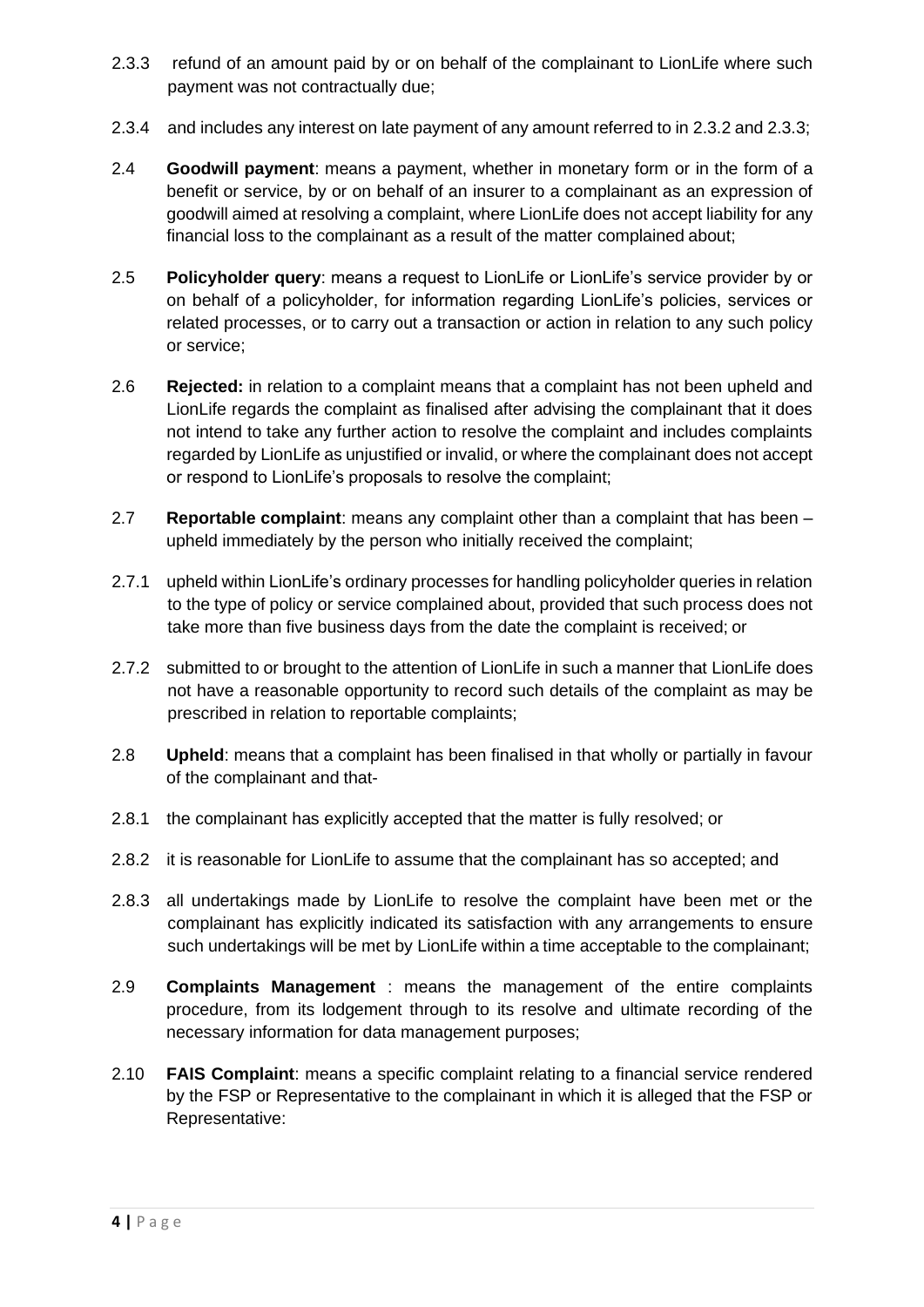- 2.10.1 has contravened or failed to comply with a provision of the FAIS Act and that as a result thereof the complainant has suffered or is likely to suffer financial prejudice or damage; or
- 2.10.2 has wilfully or negligently rendered a financial service to the complainant which has caused prejudice or damage to the complainant or which is likely to result in such prejudice or damage; or
- 2.10.3 has treated the complainant unfairly;
- 2.11 **FAIS Ombud**: means the Ombud for Financial Services Providers referred to in section 20(2) of the FAIS Act;
- 2.12 **Intermediary:** means an independent intermediary or representative, respectively and includes reference to a binder holder;
- 2.13 **Long-Term Insurance Ombud**: means the Ombud for Long-Term Insurance;

#### <span id="page-5-0"></span>**3. INTRODUCTION**

3.1 In terms of the Policyholder Protection Rules as amended ("PPR") for the Long-term Insurance Act, 1998, LionLife is obligated to create, enforce and sustain a viable complaints management framework that is suited to LionLife's scale, nature of business, clientele and complexities. This framework must set out the entire life cycle of the complaint process, including the responsibilities of those involved in this process, the timeline from the inception of the complaint to its resolve or escalation, as well as the steps that need to be taken in order to investigate and address any complaints made.

#### <span id="page-5-1"></span>**4. OBJECTIVES:**

- 4.1 The Complaints Management Framework aims to achieve the following objectives:
- 4.1.1 To provide a complainant with a complaints handling process that is transparent, visible and easily accessible through channels that are appropriate to LionLife's policyholders and beneficiaries.
- 4.1.2 Enhance the company's ability to effectively resolve complaints in a timeous, consistent, organized and responsive manner to the satisfaction of both the complainant and insurer;
- 4.1.3 Enable LionLife to identify trends and consequently learn from them so as to improve the company's operations procedures;
- 4.1.4 Assist the company in developing a customer focused approach to resolving complaints, and;
- 4.1.5 To provide a structured review and analysis of the complaints handling process and the resolution of complaints.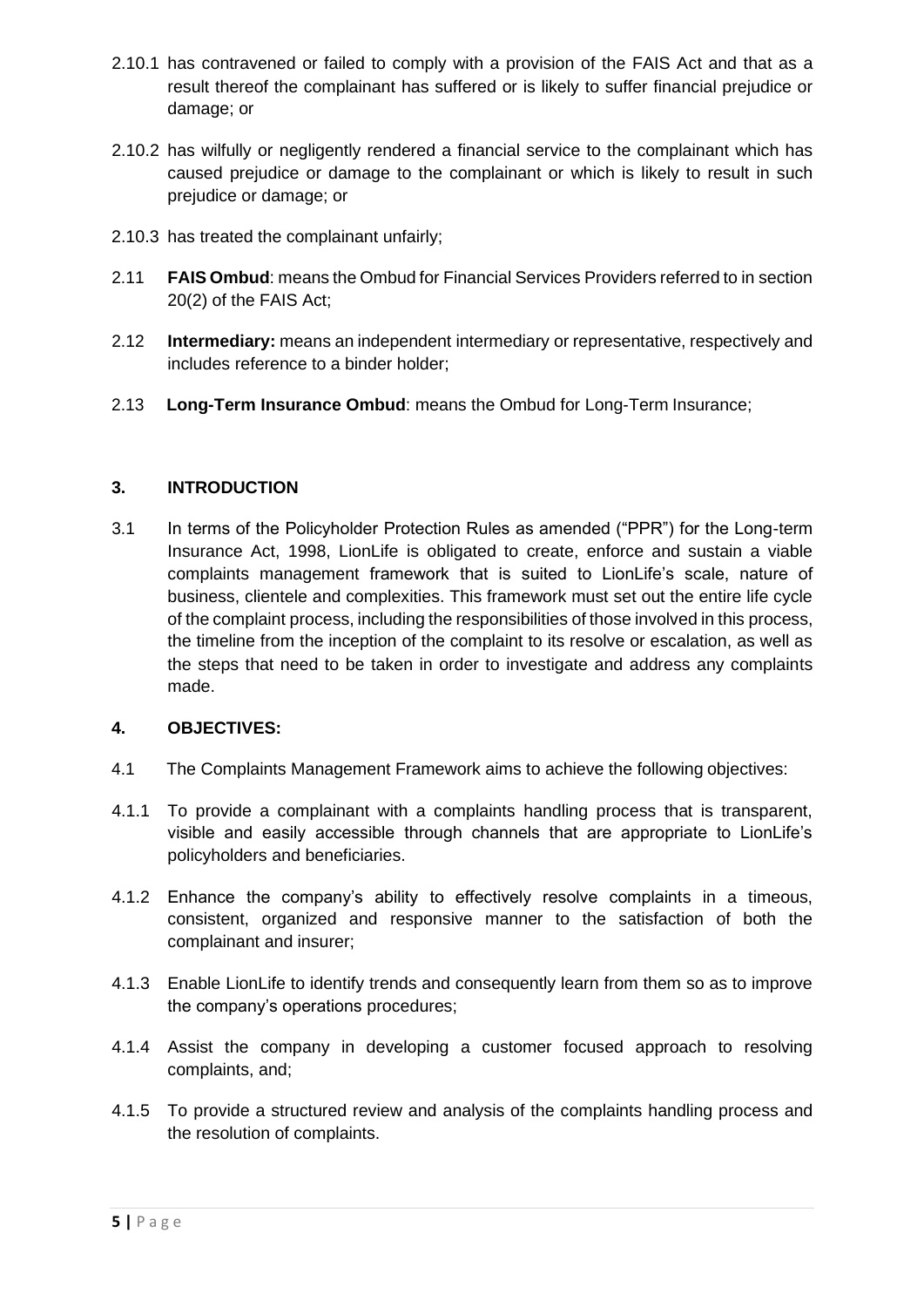- 4.2 This framework sets out a conscious set of guidelines that dictate how complaints will be managed and resolved by LionLife.
- 4.3 This framework will be reviewed annually and tabled to board of directors for approval.

#### <span id="page-6-0"></span>**5. SCOPE:**

5.1 This legislative framework upholds the provisions of the PPR's as amended as well as the FAIS Act.

#### <span id="page-6-1"></span>**6. KEY PRINCIPLES AND STANDARDS FOR EFFECTIVE COMPLAINTS MANAGEMENT:**

- 6.1 LionLife resolves to abide by the following key principles and standards when applying the framework for the complaints management process:
- 6.1.1 **EFFECTIVE RESOLVING OF COMPLAINTS:** Resolve client complaints in such a way that it fair, just and reasonable for all parties involved.
- 6.1.2 **KEEPING CLIENTS INFORMED:** LionLife undertake to inform all our clients of the procedures established for the internal resolution of their complaints, details of which will be given to them in writing.
- 6.1.3 **EASY ACCESS TO COMPLAINTS RESOLUTION PROCESS:** LionLife undertake to ensure easy access to its complaints resolution process at its offices, or by way of post, e-mail or telephone.
- 6.1.4 **TRAINING OF STAFF**: Empower and properly train its staff within its complaints department to effectively and successfully deal with complaints, as well as the escalation of non-routine complaints.
- 6.1.5 If necessary, appoint an independent mediator to resolve the complaint to the benefit of the client and service provider.
- 6.1.6 Deal with complaints in a timely and fair manner, with every complaint receiving proper consideration in a process that is managed appropriately and effectively by the responsible staff member.
- 6.1.7 **REMEDY:** Offer appropriate remedy in all cases where a complaint is resolved in favour of a client.
- 6.1.8 **ADVISING CLIENTS ABOUT OMBUDSMAN:** Inform clients of their right to refer their complaints to the necessary Ombud, should a complaint not be resolved to their satisfaction within six weeks from the date on which the complaint is received.
- 6.1.9 **MAINTAINING RECORDS:** Maintain records of all complaints received for a period of 5 years, which will specify the outcome of all the complaints lodged.
- 6.1.10 **FOLLOW UP PROCEDURES:** Implement follow up procedures to :
- 6.1.10.1 Implement remedial actions to prevent similar complaints from occurring;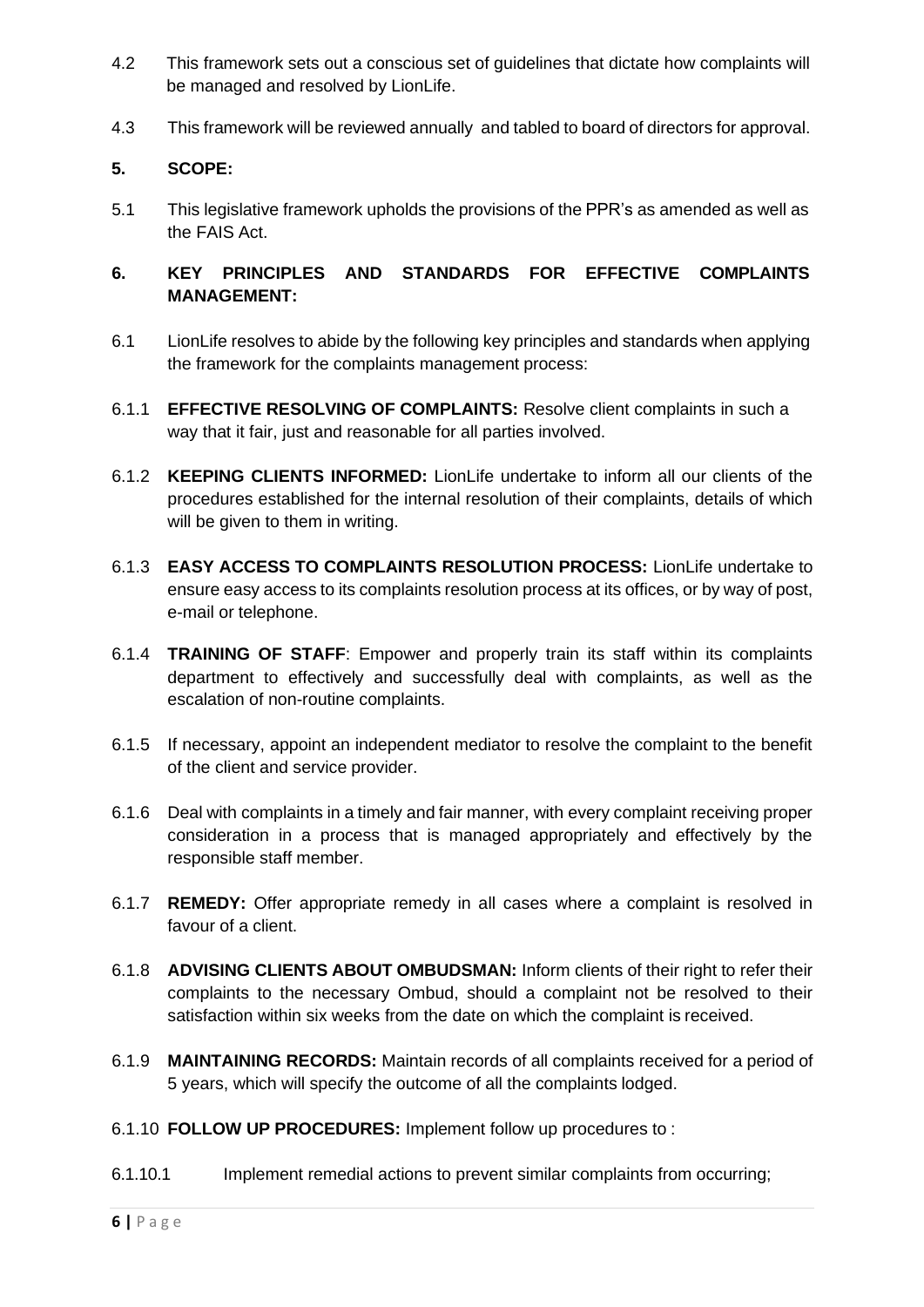## <span id="page-7-0"></span>**7. ALLOCATION OF RESPONSIBILITIES:**

| <b>RESPONSIBILITY</b>            | <b>STRUCTURE:</b>                                                                                  | <b>RESPONSIBILITES:</b>                                                                                                                                                                                                                                                                                                                                                                                                                                                                                                                                                                                                                                                                                                                                                                                                                                                                                                                                                              |
|----------------------------------|----------------------------------------------------------------------------------------------------|--------------------------------------------------------------------------------------------------------------------------------------------------------------------------------------------------------------------------------------------------------------------------------------------------------------------------------------------------------------------------------------------------------------------------------------------------------------------------------------------------------------------------------------------------------------------------------------------------------------------------------------------------------------------------------------------------------------------------------------------------------------------------------------------------------------------------------------------------------------------------------------------------------------------------------------------------------------------------------------|
| 7.1. Supervision                 | 7.1.a. Board of directors<br>7.1.b. Executive management<br>(CEO)<br>7.1.c. Committee of the board | 7.1.1. Responsible for the<br>effective management of<br>complaints and must approve and<br>oversee the effectiveness of the<br>implementation and sign off of<br>LionLife's complaints<br>management framework.<br>7.1.2. This effectiveness of<br>framework is regularly reported<br>on an annual basis to the board                                                                                                                                                                                                                                                                                                                                                                                                                                                                                                                                                                                                                                                               |
| 7.2. Operational/Policy<br>owner | 7.2.a. Executive: Operations<br>Management                                                         | 7.2.1. Ensures the effective<br>implementation of the complaints<br>management framework by staff.<br>7.2.2. Assesses the framework on<br>a regular basis to ensure its<br>effective implementation and<br>update.<br>7.2.3. Ensures data management<br>processes are effectively<br>implemented.<br>7.2.4. Ensures staff is adequately<br>trained and has an appropriate<br>mix of experience, knowledge and<br>skills in complaints handling, fair<br>treatment of customers, the<br>subject matter of the complaints<br>concerned and relevant legal and<br>regulatory matters.<br>7.2.5. Ensures staff are not<br>subject to a conflict of interest and<br>are adequately empowered to<br>make impartial decisions or<br>recommendations.<br>7.2.6. Ensure that appropriate<br>performance standards and<br>remuneration and reward<br>strategies (internally and where<br>any functions are outsourced) for<br>complaints management to<br>ensure objectivity and impartiality. |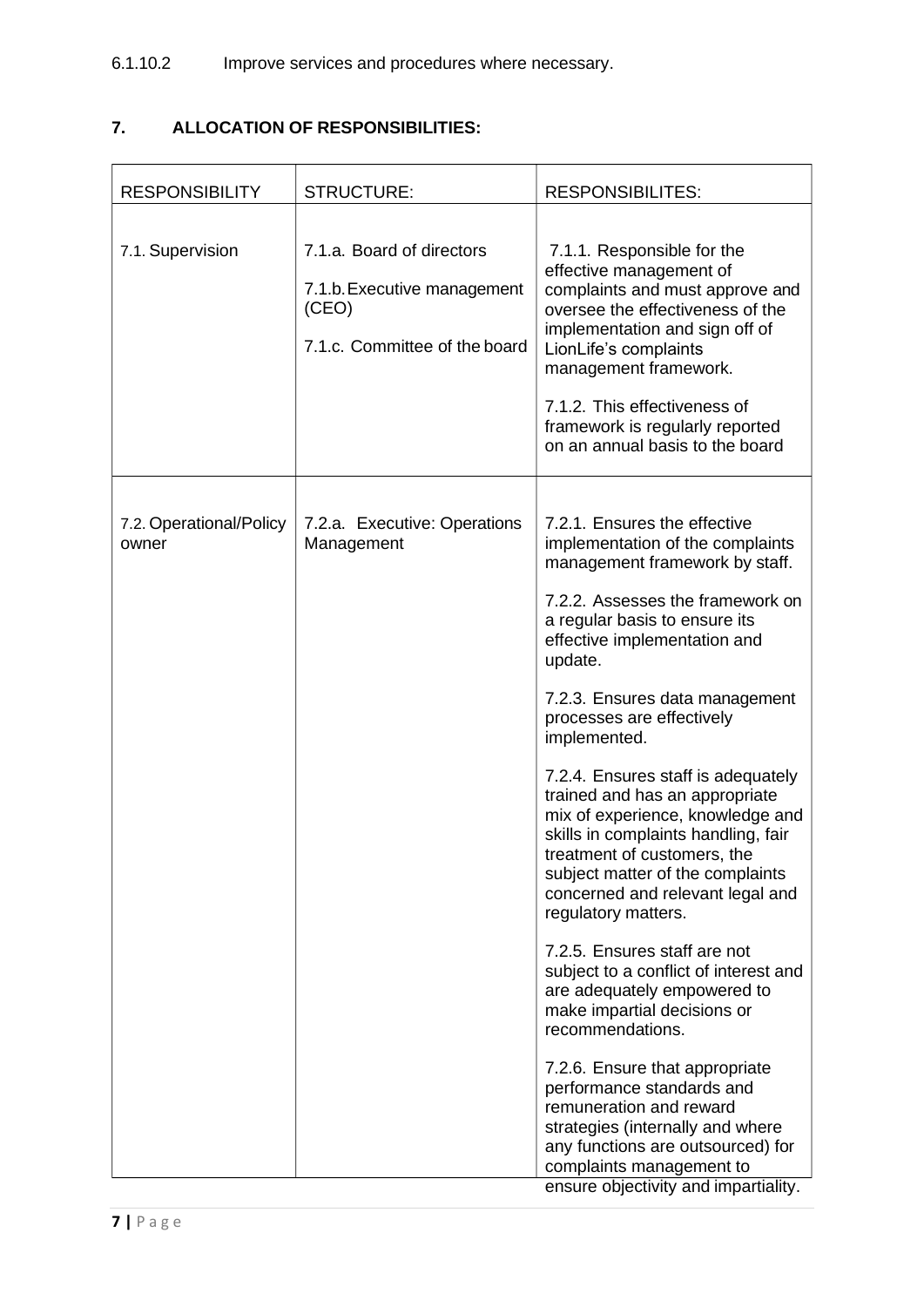|                            |                           | 7.2.7. Ensures appropriate<br>processes are in place for<br>appropriate complaint record<br>keeping, monitoring and analysis<br>of complaints, and reporting<br>(regular and ad hoc), as noted in<br>paragraph 10, to LionLife's board<br>of directors, executive<br>management or relevant<br>committee of the board.<br>7.2.8. Maintains specific records<br>and carry's out specific analysis<br>of complaints referred to them by |
|----------------------------|---------------------------|---------------------------------------------------------------------------------------------------------------------------------------------------------------------------------------------------------------------------------------------------------------------------------------------------------------------------------------------------------------------------------------------------------------------------------------|
|                            |                           | the ombud and outcomes of such<br>complaints.                                                                                                                                                                                                                                                                                                                                                                                         |
|                            |                           | 7.2.9. Monitors determinations,<br>publications and guidance issued<br>by any relevant ombud with a<br>view to identifying failings or risks<br>in their own policies, services or<br>practices.                                                                                                                                                                                                                                      |
|                            | 7.2.b. Complaint Handlers | 7.2.10. They capture, process,<br>handle and resolve all complaints<br>and supporting information, and if<br>necessary, escalate complaints<br>according to the structures set out<br>in the framework.                                                                                                                                                                                                                               |
| 7.3. Ensuring<br>Adherence | 7.3. Compliance and legal | 7.3.1. Compliance and legal are<br>responsible for:                                                                                                                                                                                                                                                                                                                                                                                   |
|                            |                           | 7.3.1.1. Ensuring that the<br>framework is in line with<br>relevant legislation.                                                                                                                                                                                                                                                                                                                                                      |
|                            |                           | 7.3.1.2. Ensuring that the<br>requirements of the<br>framework are adhered to.                                                                                                                                                                                                                                                                                                                                                        |
|                            |                           | 7.3.1.3. Ensuring compliance<br>with any prescribed<br>requirements for reporting<br>complaints information to any<br>relevant designated<br>authority or to the public as<br>may be required by the<br>Registrar.                                                                                                                                                                                                                    |

## <span id="page-8-0"></span>**8. COMPLAINT MANAGEMENT PROCEDURES AND CATEGORISATION OF COMPLAINTS:**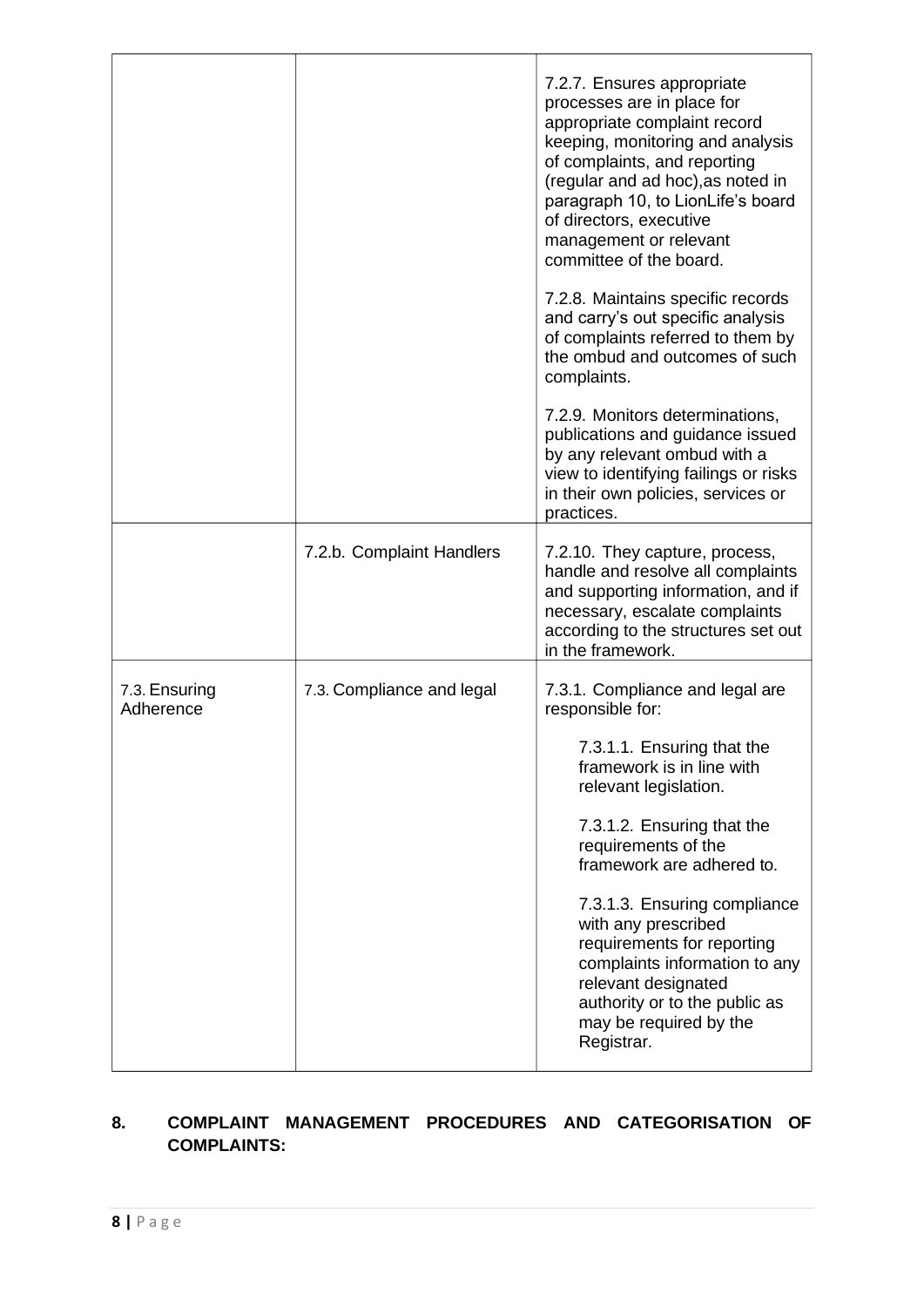- 8.1. LionLife will ensure that its complaint processes and procedures are transparent, visible and accessible through channels that are appropriate to its policyholders and beneficiaries.
- 8.2 LionLife will not impose a charge for a complainant to make use of complaint processes and procedures.
- 8.3 LionLife will ensure that all communications with a complainant will be in plain language, reduced to writing, and that all complainants are advised to submit any complaints in writing.
- 8.4 LionLife will ensure that wherever feasible, policyholders will be provided with a single point of contact for submitting complaints, and that complainants are accordingly advised of the following:
- 8.4.1 the type of information required from a complainant;
- 8.4.2 where, how and to whom a complaint and related information must be submitted;
- 8.4.3 expected turnaround times in relation to complaints; and
- 8.5.4 any other relevant responsibilities of the complainant.
- 8.5 LionLife will ensure that the date and contents of a complaint are logged in its Complaints Register within 24 hours of its receipt.
- 8.6 After the complaint is logged, LionLife will categorise and accordingly group, where possible, the complaint in accordance with the following categories:
- 8.6.1 complaints relating to the design of a policy or related service, including thepremiums or other fees or charges related to that policy or service;
- 8.6.2 complaints relating to information provided to policyholders;
- 8.6.3 complaints relating to advice;
- 8.6.4 complaints relating to policy performance;
- 8.6.5 complaints relating to service to policyholders, including complaints relating to premium collection or lapsing of policies;
- 8.6.6 complaints relating to policy accessibility, changes or switches;
- 8.6.7 complaints relating to complaints handling;
- 8.6.8 complaints relating to insurance risk claims, including non-payment of claims; and;
- 8.6.9 other complaints.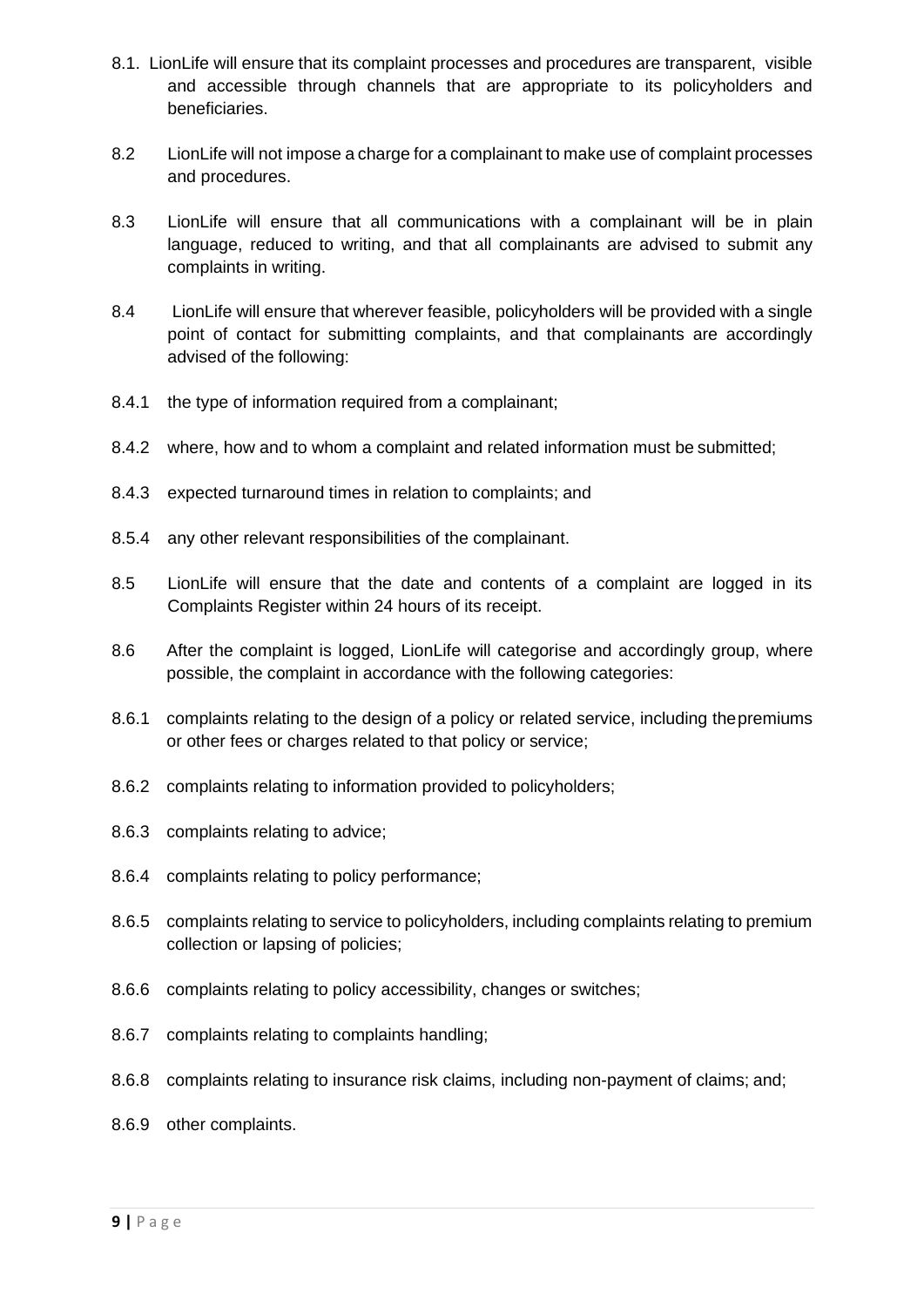- 8.5 When acknowledging receipt of the complaint in writing within 5 days of receipt, LionLife will promptly inform the complainant of the process to be followed in handling the complaint, which will include the following:
- 8.5.1 contact details of the person or department that will be handling the complaint;
- 8.5.2 indicative timelines for addressing the complaint;
- 8.5.3 details of the internal complaints escalation and review process if the complainant is not satisfied with the outcome of a complaint; and
- 8.5.4 details of escalation of complaints to the office of a relevant ombud where applicable.
- 8.6 LionLife will ensure that complainants are kept adequately informed of :
- 8.6.1 the progress of their complaint;
- 8.6.2 causes of any delay in the finalisation of a complaint and revised timelines; and
- 8.6.3 LionLife's decision in response to the complaint.
- 8.7 LionLife will then investigate the complaint to ascertain whether the complaint is legitimate and/or can be resolved immediately.
- 8.8 If the complaint is deemed capable of being resolved immediately after investigation, LionLife will take the necessary action and inform the client accordingly.
- 8.9 If the complaint cannot be resolved immediately, LionLife will request supporting documentation (if any) from the client that may be necessary to resolve the matter and indicate the expected date of resolution.
- 8.10 Where the complaint is upheld LionLife will ensure that any commitment made in terms of compensation payment, goodwill payment or to take any other action will be carried out without undue delay and within the agreed timelines.
- 8.11 Where the complaint is however rejected, the complainant will be provided with clear and adequate reasons for the decision and will be advised of the applicable escalation or review processes, as well as how to use them and any relevant time frames. This information will be communicated to the complainant if the complaint is not resolved within 6 weeks.
- 8.12 The complaints register will be updated with all developments/activities.
- 8.13 LionLife will ensure that all complaints related information is accurately recorded and kept secure for purposes of scrutinizing and analysis by LionLife on an ongoing basis. This information will be used to assess and improve upon risk management techniques in the framework and will be reported to the board of directors on a monthly basis.
- 8.14 In addition to the above, LionLife will ensure that appropriate performance standards and remuneration and reward strategies are put in place, both internally and where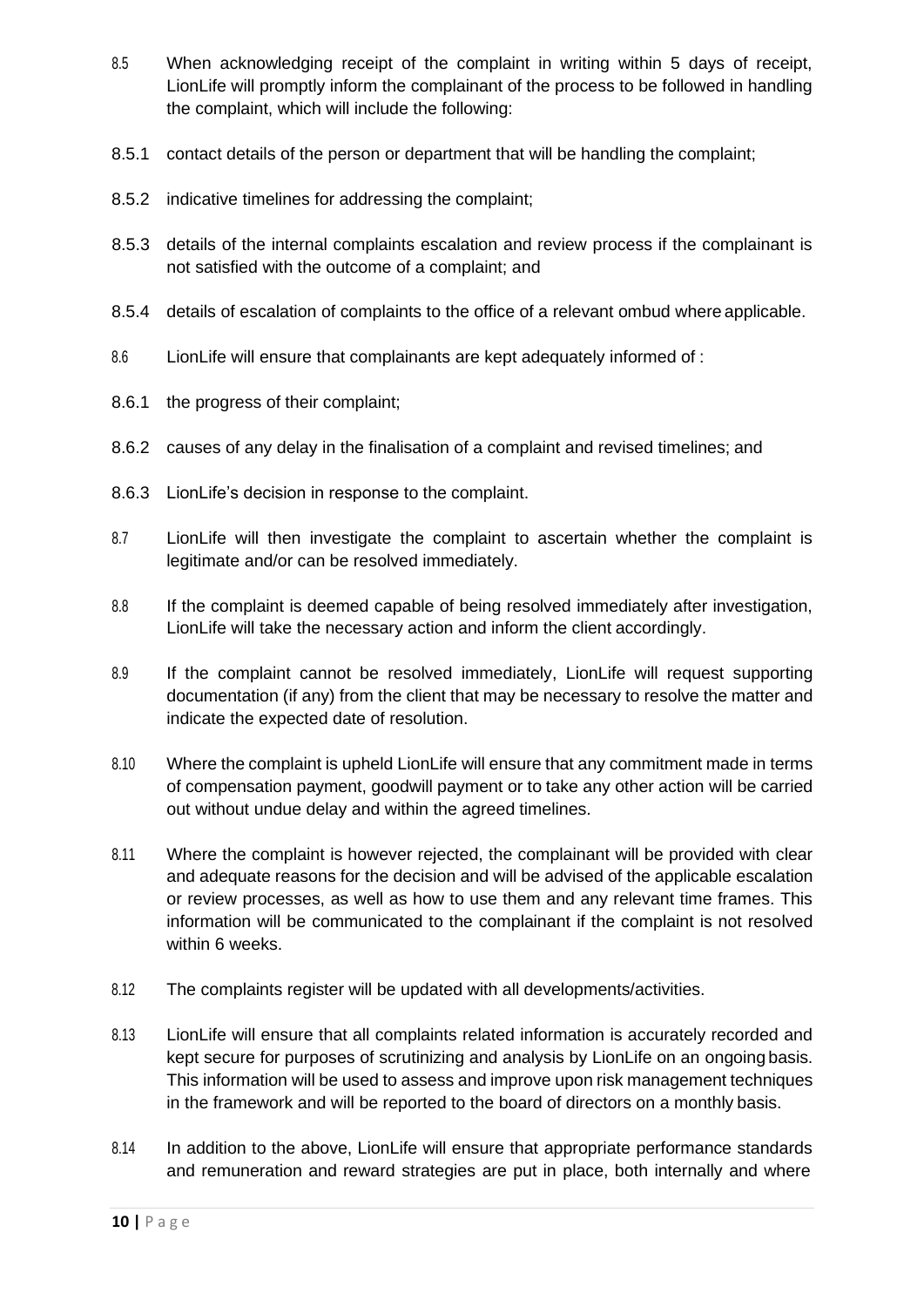functions are outsourced, for complaints management to ensure objectivity and impartiality.

#### <span id="page-11-0"></span>**9. COMPLAINTS PROCESS FOR SERVICE PROVIDERS OF LIONLIFE**

- 9.1 LionLife will ensure that it has a process in place for managing complaints relating to its service providers, insofar as such complaints relate to services provided in connection with LionLife's policies or related services.
- 9.2 Such process will:
- 9.2.1 enable LionLife to reasonably satisfy itself that the service provider has adequate complaints management processes in place to ensure fair treatment of complaints;
- 9.2.2 provide for monitoring and analysis by the LionLife of aggregated complaints data in relation to complaints received by the service provider and their outcomes;
- 9.2.3 include effective referral processes between LionLife and the service provider for handling and monitoring complaints that are submitted directly to either of them and enquire referral to the other for resolution and;
- 9.2.4 include processes to ensure that complainants are appropriately informed of the process being followed and the outcome of the complaint.
- 9.3 LionLife will ensure that all its contracted service providers are regularly advised, via written notice, of these processes.

#### <span id="page-11-1"></span>**10. RECORD KEEPING AND COMPLAINTS ANALYSIS**

- 10.1 LionLife will ensure accurate, efficient and secure recording of all complaints and secure recording of all complaints received, irrespective of whether the complaint is valid or not. LionLife must maintain the following complaints related information in respect of each reportable complaint:
- 10.1.1 All relevant details of the complainant and the subject matter of the complaint;
- 10.1.2 Copies of all relevant evidence, correspondence and decisions;
- 10.1.3 The complaint categorisation as set out in 8.6 above, and
- 10.1.4 Progress and status of the complaint, including whether such progress is within or outside any set timelines.
- 10.2 In addition to the above, LionLife will maintain the following data in relation to reportable complaints categorised in accordance with 8.6 above, on an ongoing basis:
- 10.2.1 Number of complaints received;
- 10.2.2 Number of complaints upheld;
- 10.2.3 Number of rejected complaints and reasons for the rejection;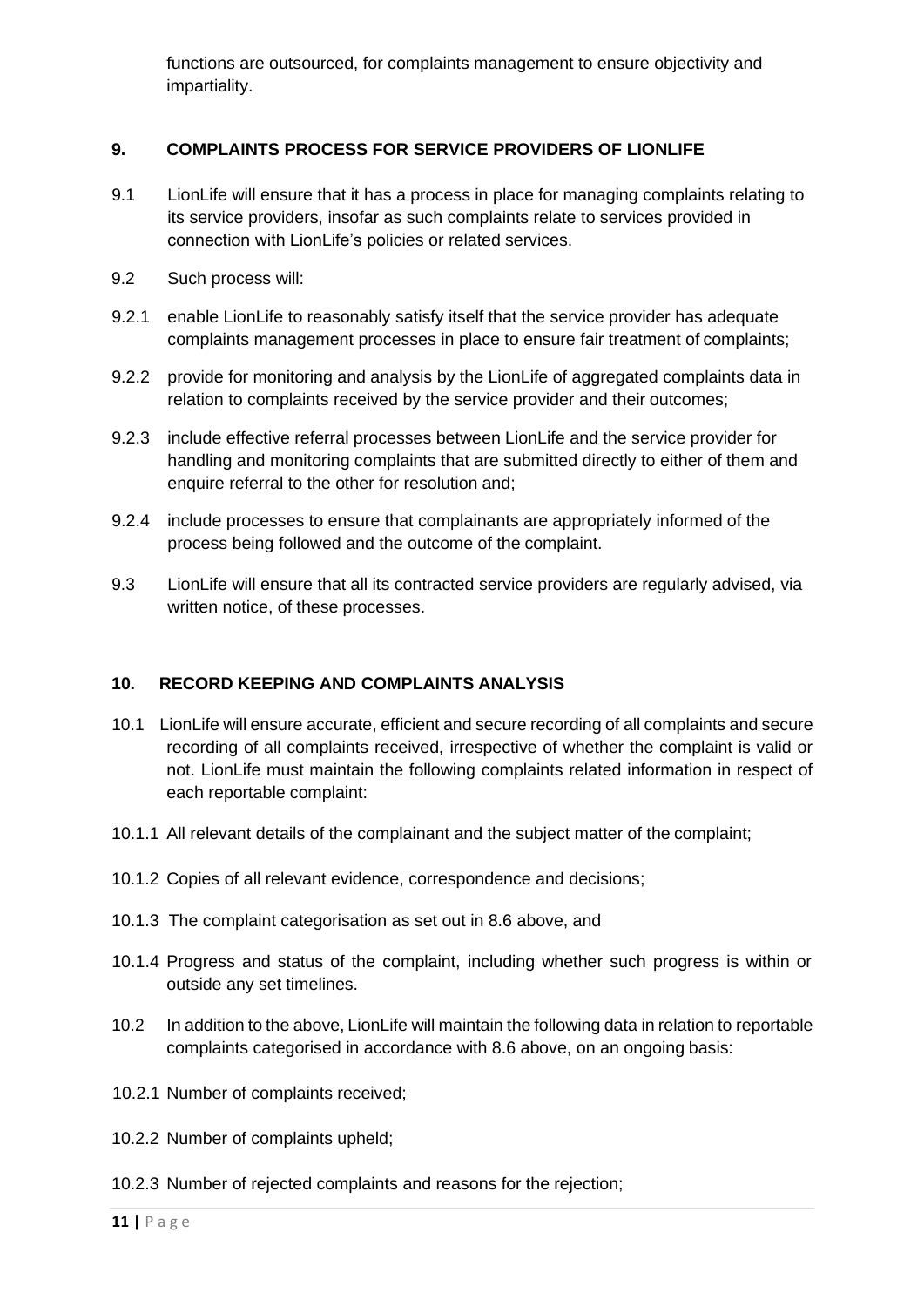- 10.2.4 Number of complaints escalated by complainants to the internal complaints escalation process;
- 10.2.5 Number of complaints referred to an ombud and their outcome;
- 10.2.6 Number and amounts of compensation payments made;
- 10.2.7 Number and amounts of goodwill payments made; and
- 10.2.8 Total number of complaints outstanding.
- 10.3 Complaints information recorded in accordance with the above specifications will be scrutinised and analysed by LionLife on an ongoing basis and utilised to manage conduct risks and affect improved outcomes and processes for its policyholders, and to prevent recurrences of poor outcomes and errors.
- 10.4 The above information will be reported to the board of directors, executive management or relevant committee of the board on an annual basis through the use of a risk management report.
- 10.5 LionLife will ensure that all requirements are met for the reporting to the Register and public reporting in accordance with this framework.

#### <span id="page-12-0"></span>**11. COMPLAINT ESCALATION AND REVIEW PROCESS**

- 11.1 LionLife will ensure that it has an appropriate internal escalation and review process.
- 11.2 LionLife will ensure that procedures within the complaints escalation and review process will not be overly complicated or impose unduly burdensome paperwork or other administrative requirements on complainants.
- 11.3 The complaints escalation and review process will:
- 11.3.1 follow a balanced approach, bearing in mind the legitimate interests of all parties involved, including the fair treatment of complainants;
- 11.3.2 provide for internal escalation of complex or unusual complaints at the instance of the initial complaint handler;
- 11.3.3 provide for complainants to escalate complaints not resolved to their satisfaction,and;
- 11.3.4 be allocated to an impartial senior functionary within LionLife or be appointed by LionLife for managing the escalation or review process of LionLife.
- 11.1 LionLife will ensure that should a complainant request that the complaint be escalated or the complaint's nature and complexity requires it to be escalated, the complaint will be escalated to either the complaints department manager, operations manager, or head of legal & compliance on duty at the time, who will acknowledge receipt of the complaint within 48 hours of its referral.
- 11.2 Upon receipt, the department manager/operations manager/ legal & compliance will assess all complaint related information and accordingly communicate any additional findings or requests for information to the complainant, as well as expected turnaround times to finalise the complaint escalation process.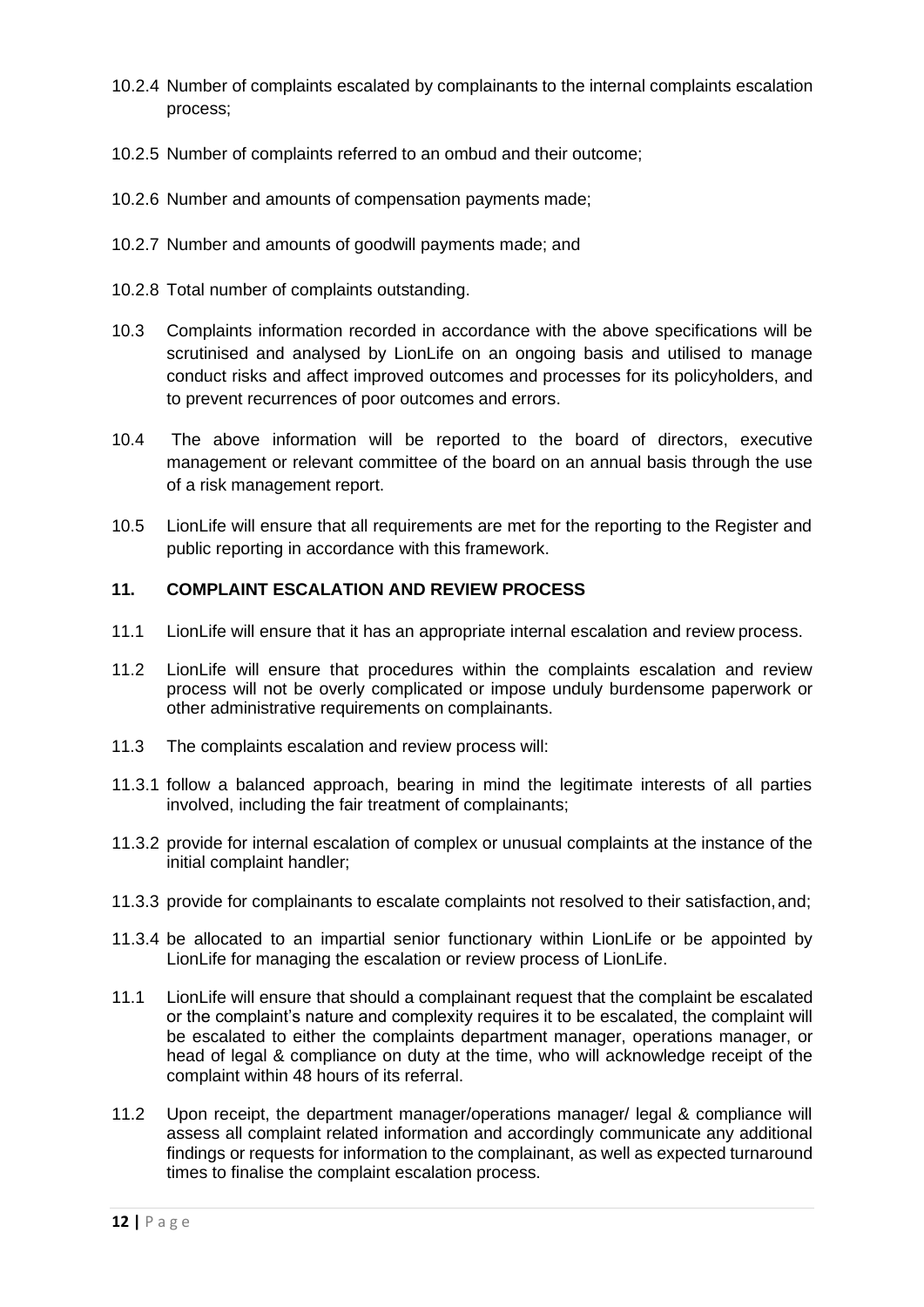- 11.3 The necessary manager will within 15 working days after receipt of the complaint and all relevant requested information advise the complainant in writing about the outcome of the complaint.
- 11.4 Should the complainant still be unsatisfied with the outcome of the investigation conducted by the above-mentioned parties, then he/she will be advised in writing about their right to seek legal redress by the relevant Ombudsman's services and accordingly provided with the relevant contact details and availability of said Ombudsman.

#### <span id="page-13-0"></span>**12. ENGAGMENT WITH OMBUDS SYSTEMS**

- 12.1 LionLife will ensure that appropriate process is in place for engagement with any relevant ombud in relation to complaints, and that where appropriate, the Ombud's contact information is displayed at the premises of LionLife and/or on the company's website for easy access.
- 12.2 Complainants will at all relevant stages of the insurance relationship, including at point of sale, in appropriate periodic intervals, and when a claim is rejected or repudiated, be made aware of their right to consult an Ombud should LionLife be unable to resolve the complaint in a satisfactory manner.
- 12.3 LionLife ensures that it will maintain open and honest communication and co-operation between itself and any ombud it deals with.
- 12.4 LionLife will maintain specific records and carry out specific analysis of complaints referred to them by the ombudsman and the outcomes of such complaints.
- 12.5 LionLife ensures that it will monitor determinations, publications and guidance issued by any relevant ombud with a specific view to identifying risks and failings in their own policies, practices or services.
- 12.6 Finally, LionLife endeavours to resolve a complaint before a final determination or ruling is made by an ombud, or through its internal escalation process, without hindering or unduly delaying a complainant's access to an ombud.

#### <span id="page-13-1"></span>**13. COMPLAINTS REFERRED TO THE LONG-TERM INSURANCE OMBUD**

- 13.1 Before a matter is referred to the Ombudsman for Long-term insurance, LionLife should be given the opportunity to resolve the problem or complaint.
- 13.2 If the complainant is not satisfied with the outcome of the investigation conducted, then he/she will be advised by LionLife to approach the Ombudsman for remedy.
- 13.3 In order for the complaint to be submitted to the Ombudsman it has to be in writing, or with the Ombud's assistance, via telephone.
- 13.4 The following information needs to be included in the complaint in order for it to be effectively handled by the Ombud:
- 13.4.1 policy number/s;
- 13.4.2 insurance company;
- 13.4.3 policyholder contact details;
- 13.4.4 factual summary of your complaint; and
- 13.4.5 letter of mandate if you are writing on behalf of the policyholder or beneficiary.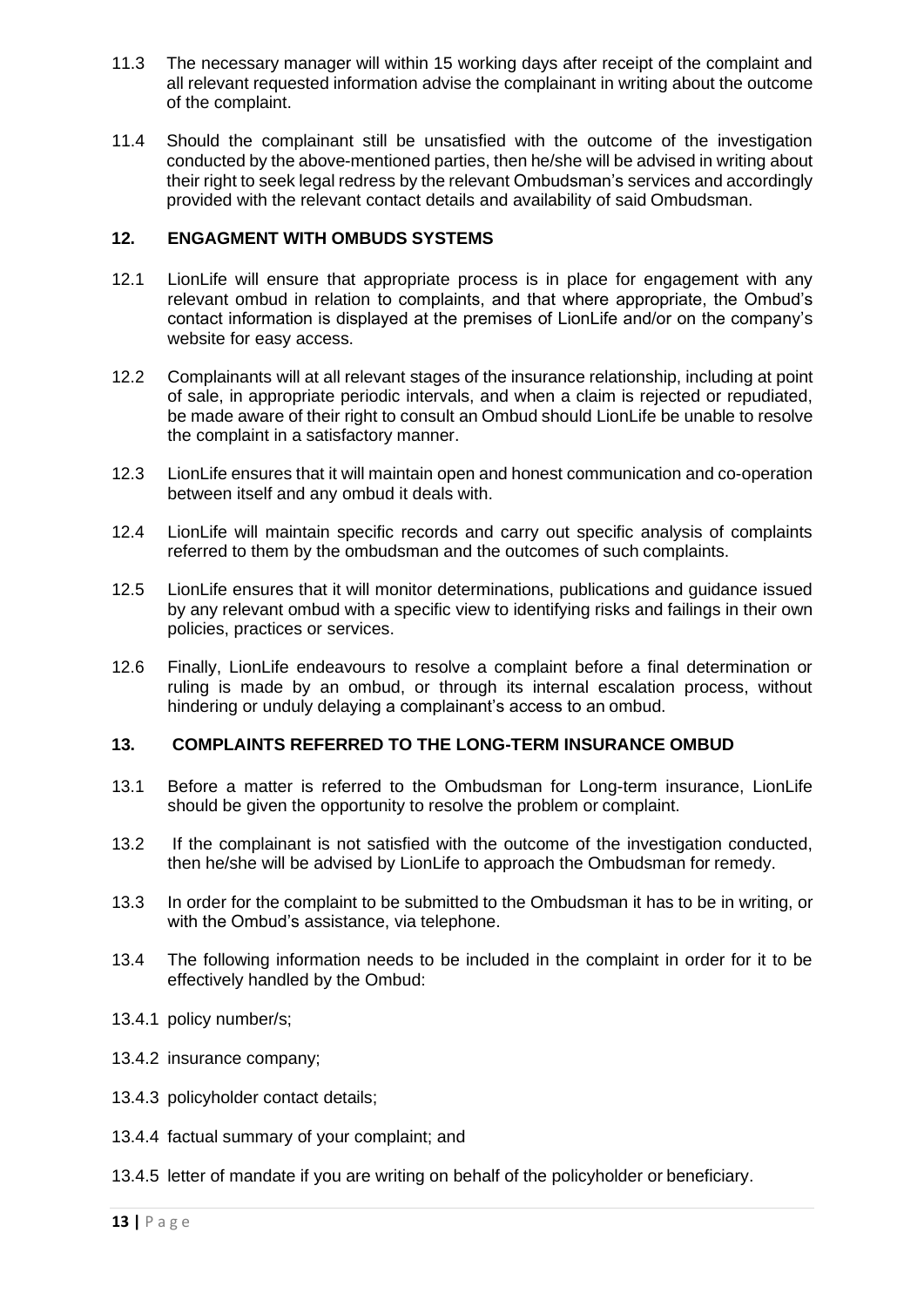- 13.5 All supporting documentation for the complaint as well as correspondence with LionLife must be copied and sent as well to the Ombud.
- 13.6 Once the complaint is received by the Ombud, the complainant will be provided with a letter of acknowledgement advising him/her about the course of action the Ombud intends to take.
- 13.7 Should the complaint fall within the ambit of the Ombud's rules, LionLife will be contacted by them and requested to investigate the matter. LionLife will be requested to respond within six weeks of this initial contact. Upon receipt of LionLife's written response, the Ombud will either decide on the matter and the complainant advised accordingly, or further information or comment might be requested from either or both parties.
- 13.8 This is a service free of charge to the public.
- 13.9 The operating costs of the office are met by subscribing members of the long-term insurance industry.

#### <span id="page-14-0"></span>**14. FAIS ACT AND ITS APPLICATION**

14.1 Given that LionLife is an authorised financial service provider (FSP) it also has an obligation to comply with the complaints procedures set out in the Financial Advisory and Intermediary Services Act 37 of 2002 (FIAS Act). As an FSP LionLife has an obligation to provide a complaints procedure that offers the client the opportunity to lodge a complaint and have that complaint resolved within 6 weeks. In the event of the complaint not being resolved within 6 weeks the complainant can escalate the complaint to the FAIS Ombud for a final ruling. Such complaint must be lodged within 6 months after the determination that the complaint could not be resolved by LionLife.

#### <span id="page-14-1"></span>**15. DEFINITION OF FAIS COMPLAINT**

- 15.1 Complaint means a specific complaint relating to a financial service rendered to the client on or after the 30th of September 2004, being the commencement of FAIS, alleging that the FSP:
- 15.1.1 Contravened or failed to comply with a provision of FAIS and that, as a result, the client has suffered or is likely to suffer financial prejudice or damage;
- 15.1.2 Wilfully or negligently rendered a financial service to the client which has caused prejudice or damage to the client or which is likely to result in such prejudice or damage; or
- 15.1.3 Treated the client unfairly
- 15.2 The complaint must not be about the investment performance of the product unless the financial performance was guaranteed, or the financial performance was so deficient that it creates the presumption that there has been misrepresentation, negligence or maladministration.

#### <span id="page-14-2"></span>**16. CONDITIONS APPLICABLE TO FAIS COMPLAINTS**

- 16.1 For a FAIS complaint to be adjudicated upon by the FAIS ombud, the following conditions must be met:
- 16.1.1 Where appropriate, a complainant refers to the client and includes the complainant's lawful successor in title or the nominated beneficiary of the financial product which is the subject of the relevant complaint.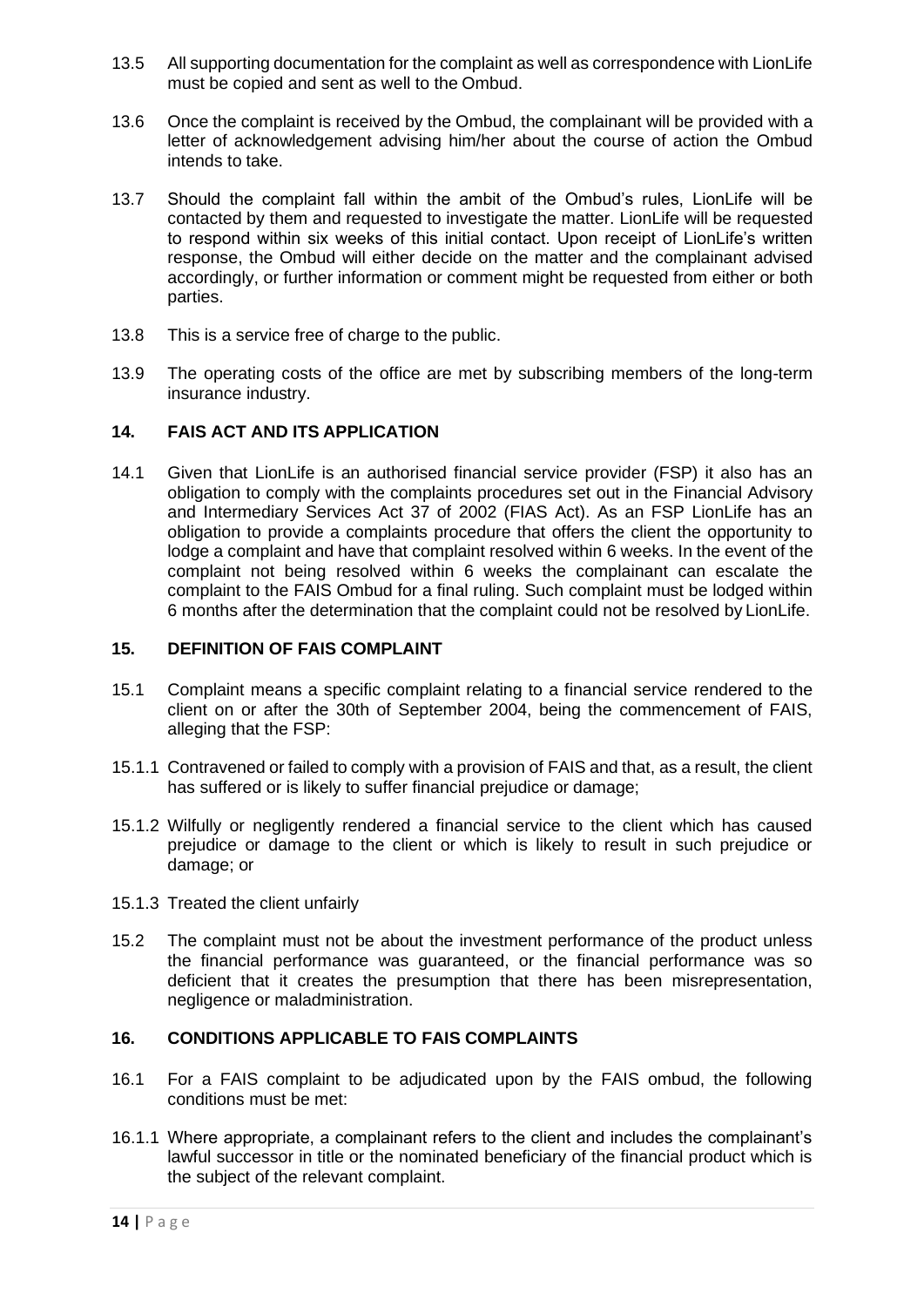- 16.1.2 The act or omission complained of must have been done on or after 30 September 2004.
- 16.1.3 The complaint must be received by the Ombud within 3 years of the act or omission that resulted in the complaint – if the complainant was not aware of the act or omission, the 3 years starts running from the date on which the complainant became aware, or from the date on which the reasonable person in his circumstances would have become aware, whichever date is the earliest.
- 16.1.4 If the complainant already instituted action in a court of law relating to the matter forming the subject of the complaint submitted to the Ombud, the Ombud will not consider the complaint.
- 16.1.5 The FSP must have been given the opportunity to resolve the complaint first. Only if the FSP failed to resolve the compliant to the satisfaction of the complainant within 6 weeks of receipt, may the complainant take the matter to the Ombud.
- 16.1.6 The complainant has 6 months after he received a final response from the person complained against, to go to the Ombud.
- 16.1.7 Complaints must be in writing and must be accompanied by relevant documentation.
- 16.1.8 The Ombud may refuse to consider a complaint if he believes that the complaint should be dealt with in court.

#### <span id="page-15-0"></span>**17. THE FSP'S RIGHTS AND DUTIES**

- 17.1 In terms of the Rules on Proceedings of the Office of the Ombud for Financial Services Providers, 2002, the LionLife as an FSP has the following rights and duties:
- 17.1.1 Where a complaint cannot be addressed within three weeks by the FSP, the FSP must as soon as reasonably possible after receipt of the complaint send to the complainant a written acknowledgment of the complaint with contact references of the respondent.
- 17.1.2 If within six weeks of receipt of a complaint the FSP has been unable to resolve the complaint to the satisfaction of the complainant, the FSP must inform the complainant that:
- (i) the complaint may be referred to the Office of the Ombud if the complainant wishes to pursue the matter; and
- (ii) the complainant should do so within six months of receipt of such notification
- 17.1.3 The FSP must be informed of the complaint submitted to the Office of the Ombud to the extent necessary to respond thereto fully.
- 17.1.4 The FSP is entitled to submit any fact, information or documentation in relation to the complaint and must disclose relevant information or documentation to the Ombud.
- 17.1.5 If deemed necessary by the Ombud, the FSP must discuss the complaint with the Ombud and furnish such further relevant information as the Ombud may require.
- 17.1.6 The FSP is required to act professionally and reasonably and to cooperate with a view to ensuring the efficient resolution of the complaint.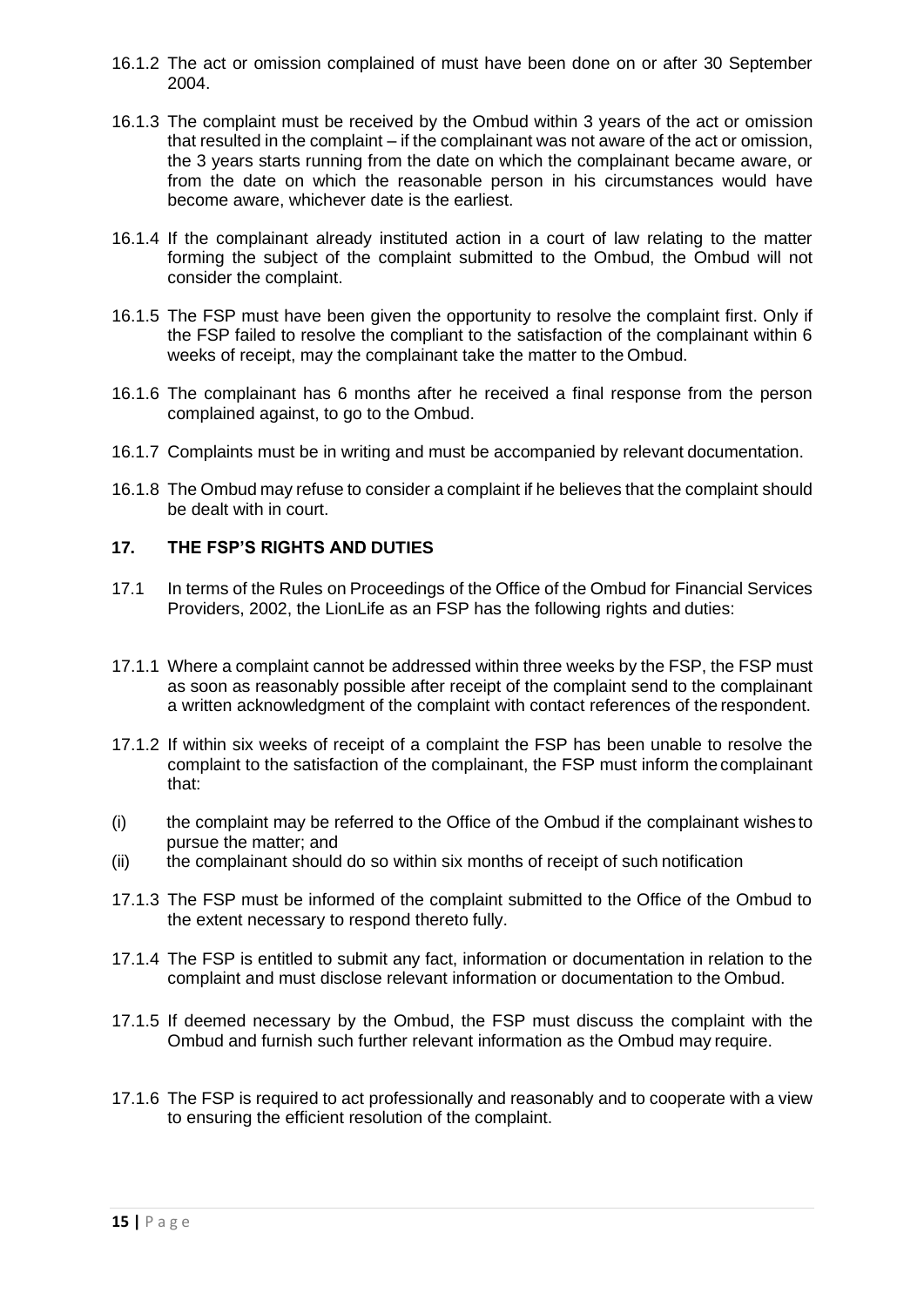#### <span id="page-16-0"></span>**18. DETERMINATIONS BY THE FIAS OMBUD AND ITS LEGAL STATUS**

- 18.1 The Ombud may, when accepting a complaint in terms of section 27(5) of the Act, require the FSP to pay a case fee to the Office not exceeding R1 000.00.
- 18.2 If the complaint was not resolved through conciliated settlement, the Ombud will make a determination which has the legal status of a civil judgement of court.
- 18.3 The determination can be a monetary award (not exceeding R800 000, unless the person complained against agrees to it), or any other order that can be made by a court.
- 18.4 An award of costs may be made against the person complained against.
- 18.5 An award of costs may be made against a complainant if the conduct of the complainant was improper or unreasonable, or if the complainant caused an unreasonable delay in the finalisation of the investigation.

#### <span id="page-16-1"></span>**19. APPEALS TO BOARD OF APPEAL FIAS OMBUD**

- 19.1 It is possible to appeal to the Board of Appeal, provided the Ombud grants leave to appeal. If the Ombud refuses, the chairperson of the Board of Appeal can be requested for permission to appeal.
- 19.2 Application for leave to appeal must be made to the Ombud within 1 month of the Ombud's determination.
- 19.3 If the Ombud refuses leave to appeal, application for leave to appeal may be made to the Chairperson of the Board of Appeal, within 1 month of the Ombud's refusal – the applicant must inform the Ombud of his application.
- 19.4 A determination by the Board of Appeal has the same status as a judgement of a civil

court.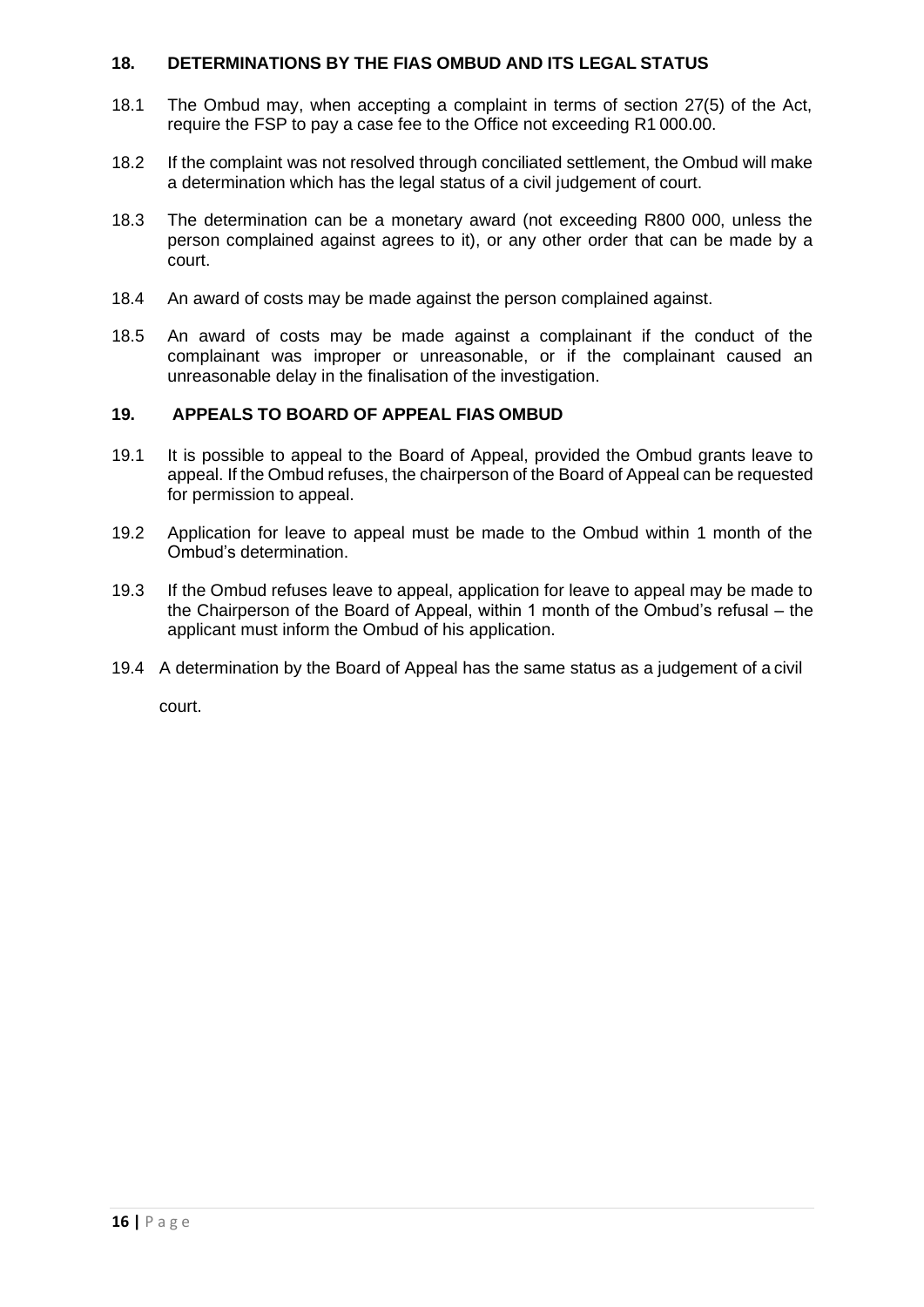#### <span id="page-17-0"></span>ANNEXURE A: COMPLAINTS PROCESS

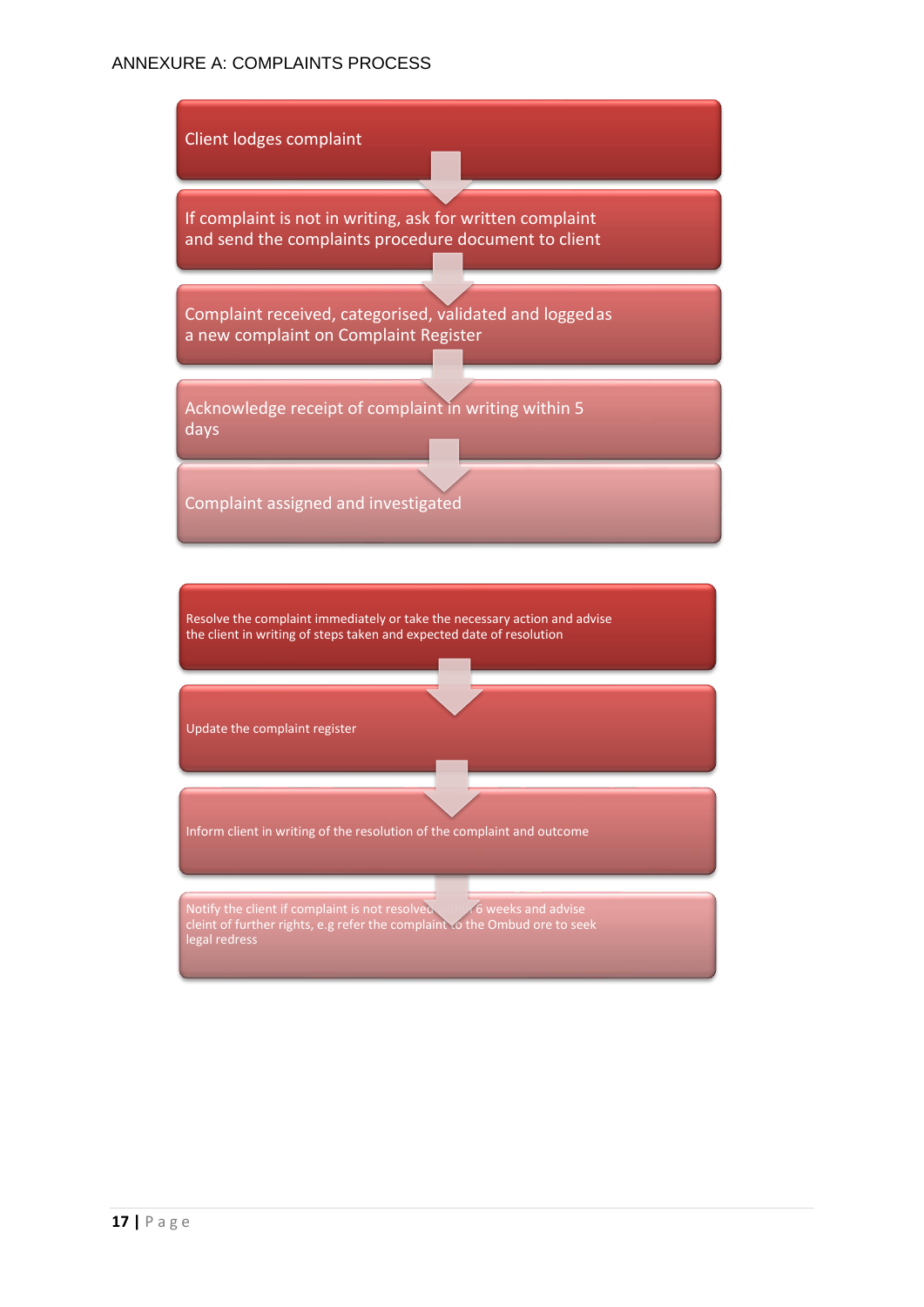#### <span id="page-18-0"></span>ANNEXURE B: COMPLAINTS ESCALATION PROCESS & IMPORTANT CONTACT DETAILS

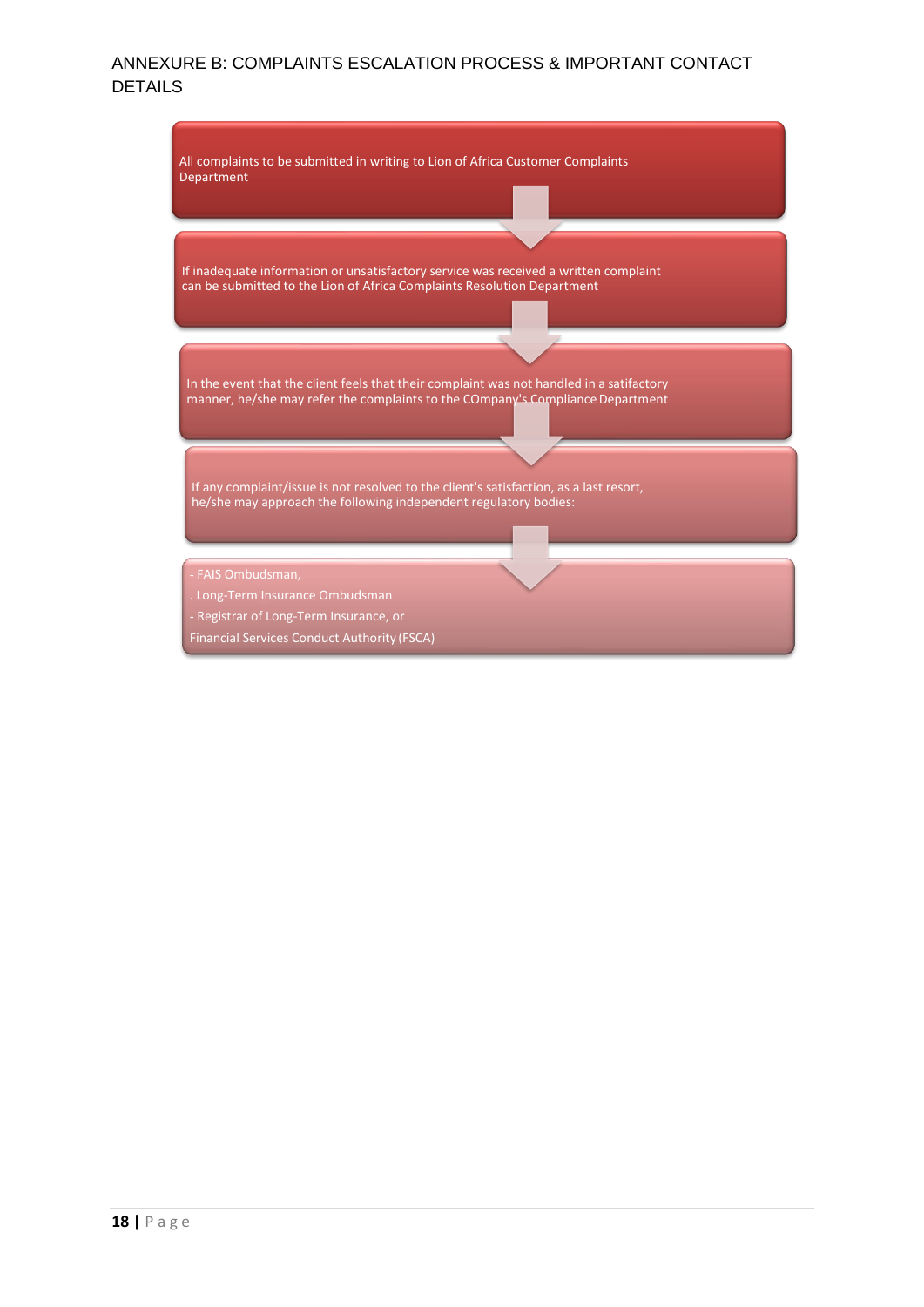<span id="page-19-0"></span>

| <b>LIONLIFE COMPLAINTS:</b>                                      | Postal Address: Private Bag X1, Mowbray,<br>7705<br>Street Address: Office 16, 16 <sup>th</sup> Floor, The<br>Golden Acre, Adderley Street, Cape Town,<br>8001<br>Tel: 021 461 8233<br>Fax: 021461 7280<br>E-mail: info@lionlife.co.za        |
|------------------------------------------------------------------|-----------------------------------------------------------------------------------------------------------------------------------------------------------------------------------------------------------------------------------------------|
| <b>LION OF AFRICA COMPLAINTS</b><br><b>RESOLUTION DEPARTMENT</b> | Postal Address: Private Bag X1, Mowbray,<br>7705<br>Street Address: Office 16, 16 <sup>th</sup> Floor, The<br>Golden Acre, Adderley Street, Cape Town,<br>8001<br>Tel: 021 461 8233<br>Fax: 021 461 7280<br>E-mail: complaints@lionlife.co.za |
| <b>LION OF AFRICA COMPLIANCE</b><br><b>DEPARTMENT</b>            | Postal Address: Private Bag X1, Mowbray,<br>7705<br>Street Address: Office 16, 16 <sup>th</sup> Floor, The<br>Golden Acre, Adderley Street, Cape Town,<br>8001<br>Tel: 021 461 8233<br>Fax: 021 461 7280<br>E-mail: compliance@lionlife.co.za |
| <b>FAIS OMBUDSMAN</b>                                            | Postal Address: PO Box 74571,<br>Lynnwood Ridge, 0040<br>Tel: 012 762 5000/012 470 9080<br>Fax: 012 348 3447/ 012 470 9097/086<br>764 1422                                                                                                    |